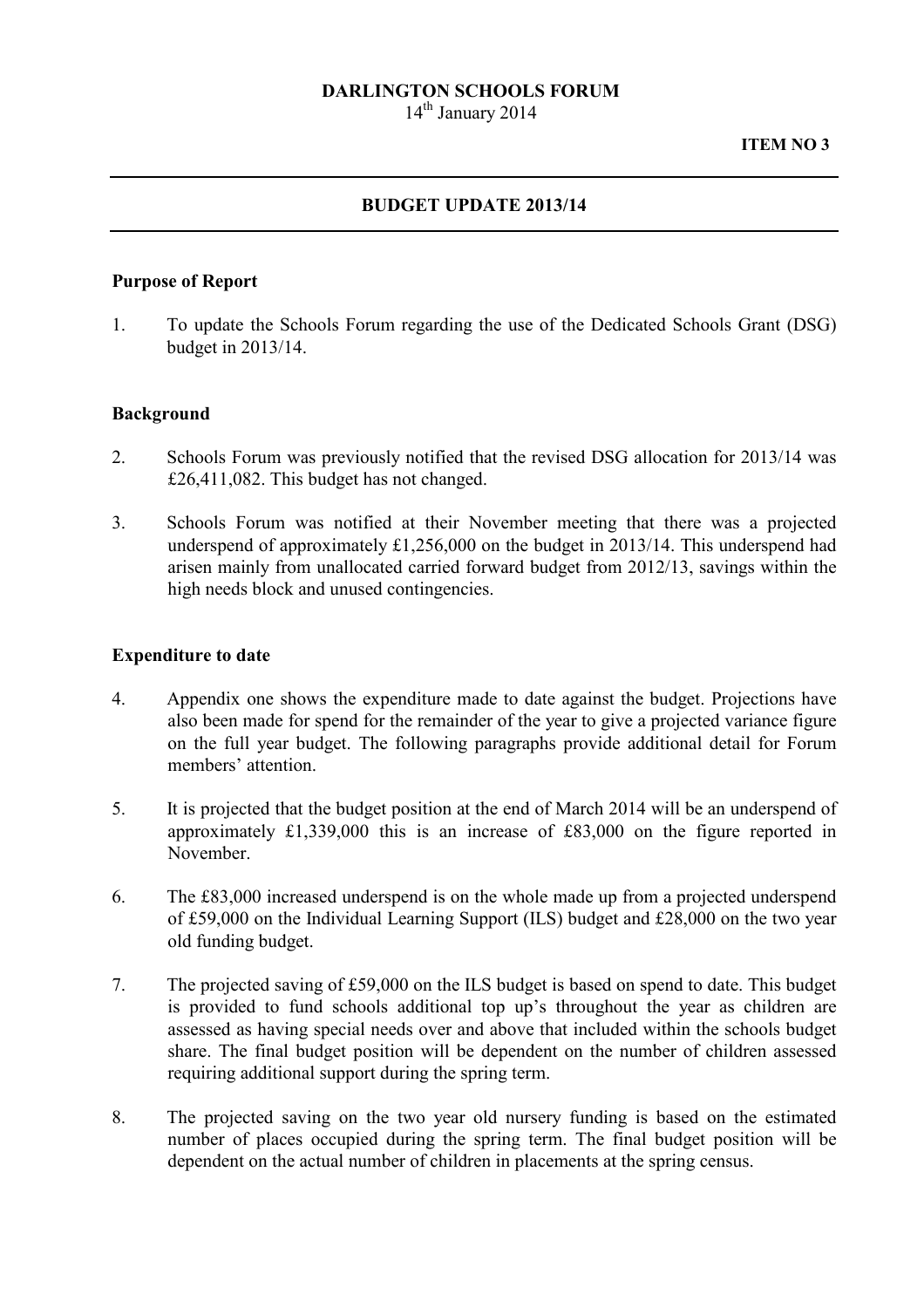- 9. The budget position for the high needs placements are all based on the number of children funded at the start of the autumn term. As per the place plus system adjustments will be made for the autumn term (in the spring term payment) based on the actual number of places occupied. Funding for the spring term will also be based on the actual number of places occupied. Therefore the final year end positions are subject to change from that reported, dependent on the actual places occupied.
- 10. As with the two year old nursery funding the final outturn position for the nursery funding will be dependent on the actual number of children in settings on the January census date. Therefore again this budget projection is subject to fluctuation.
- 11. As reported to Forum in November a request was submitted to the Education Funding Agency (EFA) to convert some of the projected unused revenue budget for two year old nursery placements into capital. This request was made to assist with the creation of additional capacity in the borough as the number of places required needs to increase in line with the Government requirements (circa. 600 places required). The EFA have approved in December, the conversion of £500,000 of revenue budget into capital. This capital budget is to be spent by the end of March 2015. The revenue budget included in appendix one assumes that the capital money is fully spent.
- 12. Forum were previously notified that any underspend on the growth fund had to be included within the next years school budget share calculation. The EFA have revised this rule, to allow that any unspent growth fund money can be rolled forward to contribute towards any growth fund in future years. It is therefore proposed to follow this change in guidance and allocate any unspent growth fund towards the 2014/15 growth fund.
- 13. As reported to November Forum any underspend on the revenue budget will be rolled forward at the year-end into the 2014/15 financial year. Forum will therefore need to make decisions on how this budget is spent. One option available was to add this underspend into the school budget share formula for 2014/15, however this option was not progressed as the underspend is a one off and therefore would not be available in future years. This would have caused an issue with the sustainability of the formula in future years, should the minimum funding guarantee remain at 1.5%.
- 14. Forum members will recall from a report presented to Forum in July 2012 that the affordability gap (regarding the PFI scheme) funded through the DSG includes an element to cover up front investment made by the borough council. The affordability gap includes approximately £100,000 in both the 2014/15 and 2015/16 financial years until the upfront investment is paid off. It is proposed therefore to use some of the 2013/14 underspend to pay off this reserve as this will free up funding from 2014/15 budget to be included within schools budget shares. It is calculated that by doing this, that the AWPU for all phases can be increased by £7.51 per pupil from April 2014.
- 15. In the event of the above proposal being agreed, it is estimated that there will remain approximately £1.1 million of unspent budget to be carried forward, that Forum will need to allocate